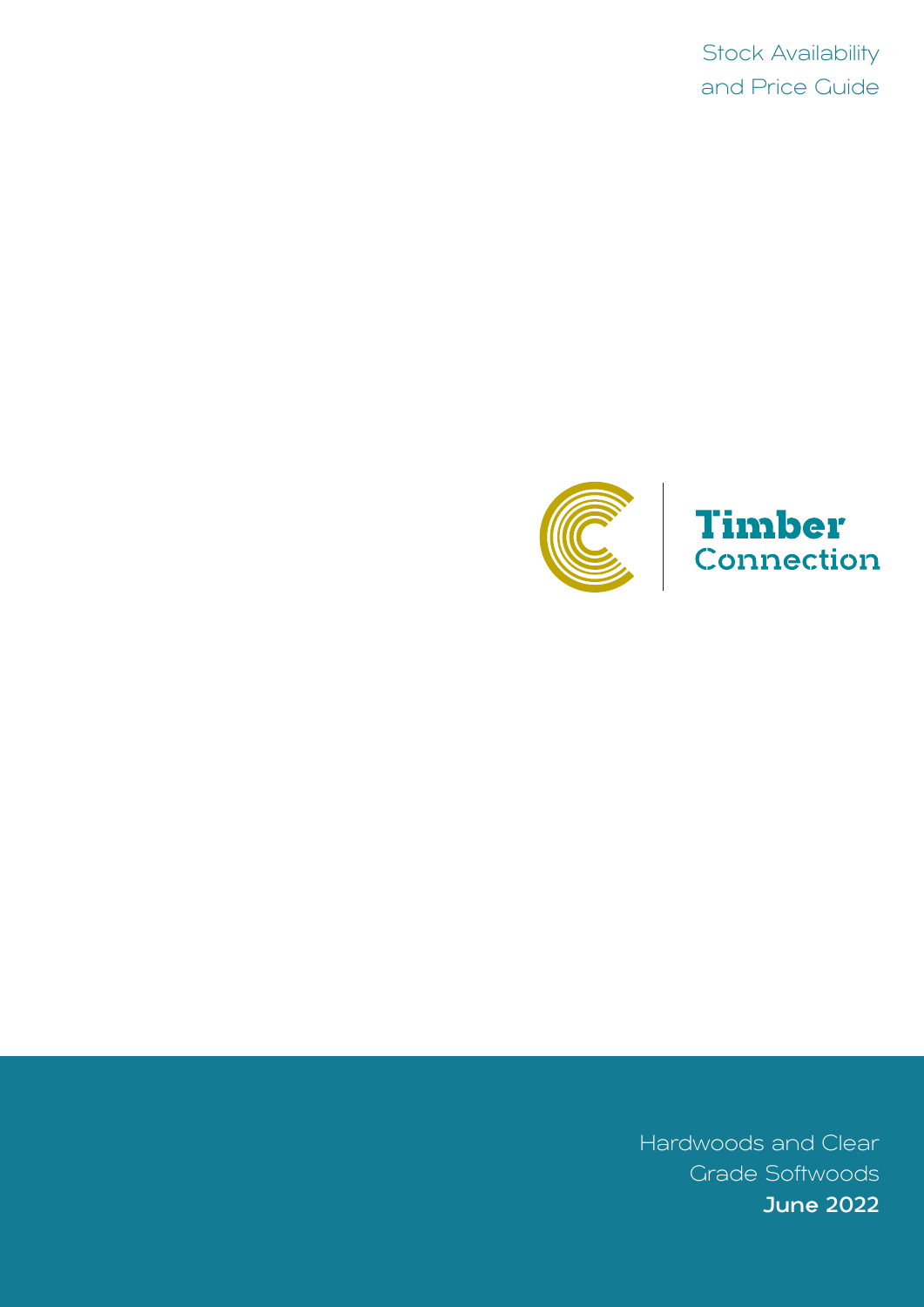# European Hardwood

|                    | European Oak - K/D Full to Width Strips | Price/FT3 |
|--------------------|-----------------------------------------|-----------|
| 27 x 100mm         | Prime FSC 100%                          | £66.95    |
| 27 x 110mm         | Prime FSC 100%                          | £64.95    |
| 27 x 120mm         | Prime FSC 100%                          | £64.95    |
| 27 x 130mm         | Prime FSC 100%                          | £64.95    |
| 27 x 140mm         | Prime FSC 100%                          | £65.95    |
| 27 x 140mm         | QF2-3 S/E 100% PEFC                     | £48.95    |
| 27 x 145mm         | QF2-3 S/E 100% PEFC                     | £48.95    |
| 27 x 160mm         | QF2-3 S/E 100% PEFC                     | £47.95    |
| 27 x 180mm         | QF2-3 S/E 100% PEFC                     | £49.95    |
| 27 x 205mm         | Rustic A                                | £43.95    |
| 27 x 210mm         | <b>Super Prime Selects</b>              | £77.95    |
| $27 \times 210$ mm | Prime                                   | £64.95    |
| 27 x 210mm         | QF2-3 S/E 100% PEFC                     | £49.95    |
| 27 x 220mm         | QF2-3 S/E FSC 100%                      | £49.95    |
| 27 x 220mm         | QF2-3 S/E 100% PEFC                     | £49.95    |
| 27 x 225mm         | Prime                                   | £64.95    |
| 27 x 225mm         | <b>Rustic A</b>                         | £45.95    |
| 27 x 230mm         | QF2-3 S/E FSC 100%                      | £48.95    |
| 27 x 230mm         | QF1-3 100% PEFC                         | £48.95    |
| 27 x 240mm         | Prime                                   | £64.95    |
| 27 x 240mm         | QF2-3 S/E FSC 100%                      | £49.95    |
| 27 x 250mm         | QF2-3 S/E 100% PEFC                     | £53.50    |
| 27 x 260mm         | Regular                                 | £46.95    |
| 27 x 260mm         | <b>Rustic A</b>                         | £47.50    |
| 27 x 260mm         | <b>Rustic B</b>                         | £43.95    |
| 27 x 280mm         | <b>Rustic A</b>                         | £47.95    |
| 27 x 280mm         | Rustic C                                | £33.95    |
| 27 x 300mm         | QF2-3 S/E 100% PEFC                     | £54.50    |
| 27 x 300mm         | Rustic C                                | £34.95    |
| 50 x 50mm          | Prime S/E                               | £47.95    |

## Light Rustic European Oak - K/D FSC 100% Price/FT3

| $26 \times 100$ mm + | £27.50 |
|----------------------|--------|
| $27 \times 100$ mm + | £35.95 |
| $50 \times 100$ mm + | £38.50 |
| $65 \times 100$ mm + | £51.95 |

| Joinery Grade European Oak - K/D FSC 100%      | Price/FT3 |
|------------------------------------------------|-----------|
| $27 \times 100$ mm +                           | £49.95    |
| $32 \times 100$ mm +                           | £49.95    |
| $40 \times 100$ mm +                           | £55.50    |
| $50 \times 100$ mm +                           | £55.50    |
| $52 \times 100$ mm +                           | £55.50    |
| $65 \times 100$ mm +                           | £58.90    |
| $100 \times 100$ mm +                          | £77.95    |
|                                                |           |
| FAS European Oak - K/D FSC 100%                | Price/FT3 |
| $40 \times 100$ mm +<br>Surface checked 1 face | £49.95    |

|                       | Prime European Oak - K/D FSC 100% | Price/FT3 |
|-----------------------|-----------------------------------|-----------|
| 26 x 100mm +          |                                   | £67.95    |
| $26 \times 100$ mm +  | (1.0m to 2.0m lengths)            | £43.95    |
| $27 \times 100$ mm +  |                                   | £68.95    |
| $27 \times 100$ mm +  | (1.0m to 2.0m lengths)            | £43.95    |
| $32 \times 100$ mm +  |                                   | £71.95    |
| $32 \times 100$ mm +  | (1.0m to 2.0m lengths)            | £45.95    |
| $40 \times 100$ mm +  |                                   | £71.95    |
| $40 \times 100$ mm +  | (1.0m to 2.0m lengths)            | £45.95    |
| $50 \times 100$ mm +  |                                   | £74.95    |
| $50 \times 100$ mm +  | (1.0m to 2.0m lengths)            | £48.95    |
| $52 \times 100$ mm +  |                                   | £74.95    |
| $52 \times 100$ mm +  | (1.0m to 2.0m lengths)            | £52.50    |
| $65 \times 100$ mm +  |                                   | £79.95    |
| 65 x 100mm +          | (1.0m to 2.0m lengths)            | £54.95    |
| 80 x 100mm +          |                                   | £86.95    |
| 80 x 100mm +          | (1.0m to 2.0m lengths)            | £55.95    |
| $80 \times 240$ mm +  |                                   | £86.95    |
| $100 \times 100$ mm + |                                   | £98.50    |
| $100 \times 100$ mm + | (1.0m to 2.0m lengths)            | £65.95    |
| $100 \times 240$ mm + |                                   | £99.75    |

Super Prime European Oak - K/D FSC 100% Price/FT3 x 100mm + (1.0m to 2.0m lengths) £45.95

| Prime European Beech - K/D CND |                             | Price/FT3 |
|--------------------------------|-----------------------------|-----------|
| $26 \times 100$ mm +           | <b>FSC 100%</b>             | £19.95    |
| $26 \times 100$ mm +           | 100% PEFC (surfaced 23.8mm) | £23.50    |
| $26 \times 100$ mm +           | 70% PEFC (surfaced 23.8mm)  | £19.50    |
| $32 \times 100$ mm +           | <b>FSC 100%</b>             | £23.50    |
| $38 \times 100$ mm +           | 70% PEFC (surfaced 36.0mm)  | £22.50    |
| $38 \times 100$ mm +           | 100% PEFC (surfaced 36.0mm) | £23.25    |
| $40 \times 100$ mm +           | <b>FSC 100%</b>             | £22.50    |
| $50 \times 100$ mm +           | <b>FSC 100%</b>             | £22.50    |
| $52 \times 100$ mm +           | 70% PEFC (surfaced 48.5mm)  | £22.50    |
| $65 \times 100$ mm +           | <b>FSC 100%</b>             | £23.95    |
|                                |                             |           |

|                      | Prime European Beech - K/D Steamed | Price/FT3 |
|----------------------|------------------------------------|-----------|
| $26 \times 100$ mm + | <b>FSC 100%</b>                    | £22.50    |
| $26 \times 100$ mm + | 70% PEFC (surfaced 23.8mm)         | £22.50    |
| $32 \times 100$ mm + | <b>FSC 100%</b>                    | £22.50    |
| $38 \times 100$ mm + | 70% PEFC (surfaced 36.0mm)         | £22.50    |
| $40 \times 100$ mm + | <b>FSC 100%</b>                    | £22.50    |
| $50 \times 100$ mm + | <b>FSC 100%</b>                    | £22.95    |
| $52 \times 100$ mm + | 70% PEFC (surfaced 48.5mm)         | £22.95    |
| $65 \times 100$ mm + | 70% PEFC (surfaced 63.0mm)         | £29.95    |
| $80 \times 100$ mm + | <b>FSC 100%</b>                    | £29.95    |
|                      |                                    |           |

|                      | Prime European Beech - K/D Unsteamed | Price/FT3 |
|----------------------|--------------------------------------|-----------|
| $26 \times 100$ mm + | <b>FSC 100%</b>                      | £23.95    |
| $32 \times 100$ mm + | <b>FSC 100%</b>                      | £23.95    |
| $40 \times 100$ mm + | <b>FSC 100%</b>                      | £23.95    |
| $50 \times 100$ mm + | <b>FSC 100%</b>                      | £23.95    |
| $65 \times 100$ mm + | <b>FSC 100%</b>                      | £23.95    |
| $80 \times 100$ mm + | <b>FSC 100%</b>                      | £25.95    |
|                      |                                      |           |

### Ph 01920 466880 Fx 01920 460882 packs@timberconnection.co.uk www.timberconnection.co.uk

PLEASE NOTE: Prices on this stock list are subject to change and are to be used as a guide only based on pack lot quantities delivered most areas subject to final volume and specification. For firm pricing please allow us to quote on your specific requirements. Discounts considered for bulk. Offered subject unsold. E. & O.E. 1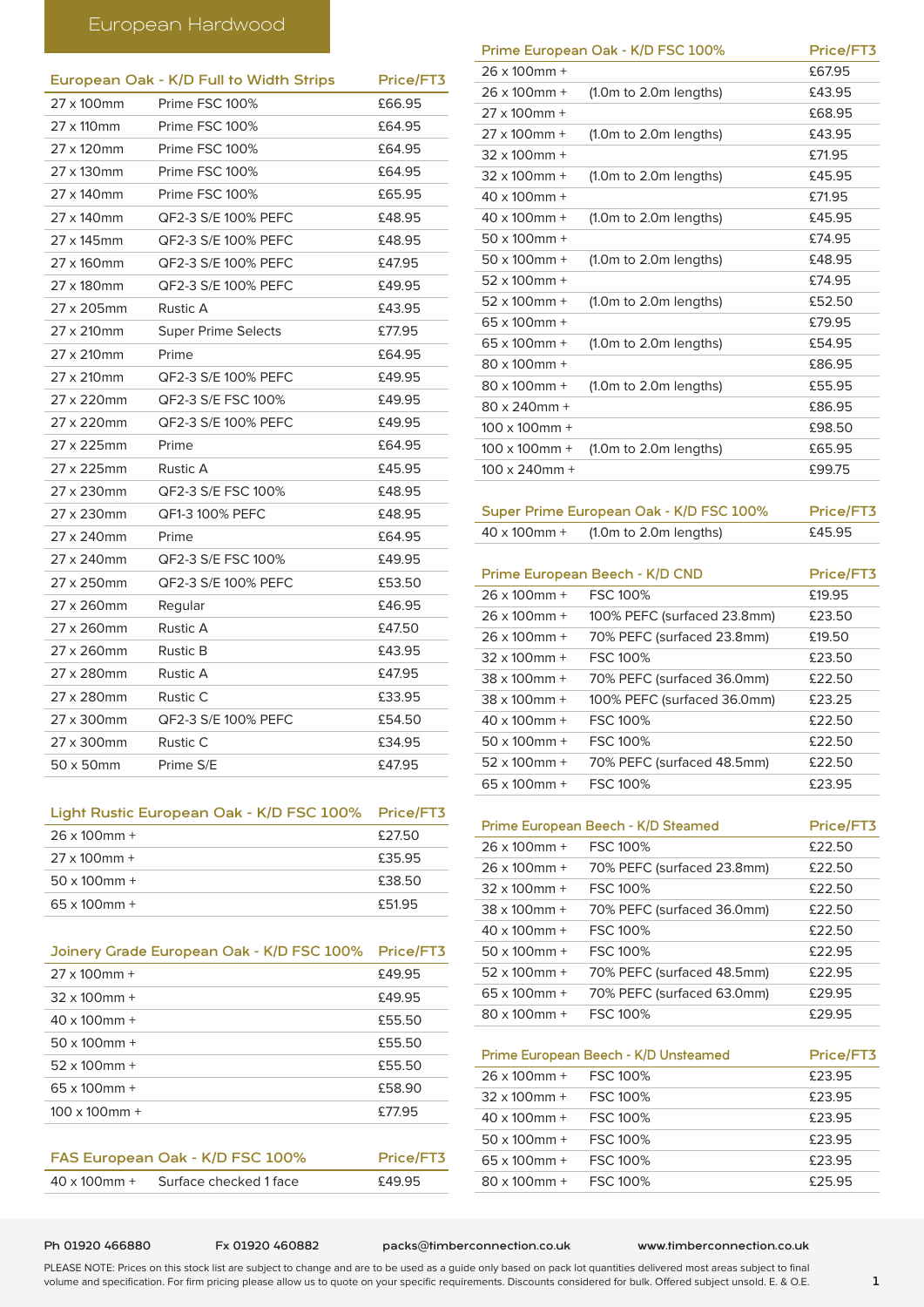|                              | Prime North American White Oak - K/D | Price/FT3 |
|------------------------------|--------------------------------------|-----------|
| $1 \times 6" +$              |                                      | £54.95    |
| $1 \times 6" +$              | Northern Appalachian                 | £58.50    |
| $1 \times 6" +$              | FSC Mix Credit/FSC 100%              | £57.50    |
| $1 \times 10" +$             |                                      | £71.95    |
| $1\frac{1}{4} \times 6"$ +   |                                      | £58.95    |
| $1\frac{1}{4} \times 6"$ +   | Northern Appalachian                 | £61.95    |
| $1\frac{1}{4} \times 6"$ +   | Incl FSC Mix Credit/FSC 100%         | £63.95    |
| $1\frac{1}{4} \times 10$ " + | Incl. FSC Mix Credit/FSC 100%        | £73.95    |
| $1\frac{1}{4} \times 12$ " + |                                      | £76.95    |
| $1\frac{1}{2} \times 6"$ +   |                                      | £72.95    |
| $1\frac{1}{2} \times 6" +$   | 13/14' & 15/16'                      | £75.95    |
| $1\frac{1}{2} \times 6"$ +   | FSC Mix Credit/FSC 100%              | £73.95    |
| $1\frac{1}{2} \times 10"$ +  | Incl. FSC 100%                       | £79.95    |
| $1\frac{1}{2} \times 10"$ +  | 13/14' & 15/16'                      | £89.95    |
| $2 \times 6" +$              |                                      | £72.95    |
| $2 \times 6" +$              | 13/14' & 15/16'                      | £74.95    |
| $2 \times 6" +$              | <b>FSC 100%</b>                      | £74.95    |
| $2 \times 6" +$              | FSC 100% - 13/14' & 15/16'           | £76.95    |
| $2 \times 6" +$              | Superior                             | £75.95    |
| $2 \times 10" +$             |                                      | £79.95    |
| $2$ $\frac{1}{2}$ x 6" +     |                                      | £79.95    |
| $3 \times 6" +$              | 7/8'                                 | £68.95    |
| $3 \times 6" +$              | 9' & Longer                          | £81.95    |
| $1 \times 3"$                | Parallel Ripped                      | £62.95    |
| $1 \times 4"$                | Parallel Ripped                      | £66.95    |
| $1 \times 5"$                | Parallel Ripped                      | £63.95    |
| $1 \times 6"$                | Parallel Ripped                      | £72.95    |
| $1 \times 7"$                | Parallel Ripped                      | £73.95    |
| $1 \times 8"$                | Parallel Ripped                      | £74.95    |
| $1 \times 9"$                | Parallel Ripped                      | £75.95    |
| $1\frac{1}{4} \times 6"$ +   | <b>Parallel Ripped</b>               | £74.95    |

| <b>Prime North American Red Oak - K/D</b> | Price/FT3 |
|-------------------------------------------|-----------|
| $1\frac{1}{2} \times 6"$ +                | £31.95    |
| $2 \times 6"$ +                           | £32.50    |
|                                           |           |

|                                         | Prime North American White Ash - K/D | Price/FT3 |
|-----------------------------------------|--------------------------------------|-----------|
| $1 \times 6" +$                         | Incl. FSC 100%                       | £29.50    |
| $1 \times 10" +$                        |                                      | £34.95    |
| $1\frac{1}{4} \times 6" +$              |                                      | £30.95    |
| $1\frac{1}{4} \times 10$ " +            |                                      | £35.95    |
| $1\frac{1}{2} \times 6"$ +              |                                      | £34.95    |
| $1\frac{1}{2} \times 10$ " +            | Incl. FSC 100%                       | £39.95    |
| $2 \times 6" +$                         |                                      | £36.50    |
| $2 \times 10" +$                        |                                      | £39.95    |
| $2\frac{1}{2} \times 6"$ +              |                                      | £38.95    |
| $2\frac{1}{2} \times 6"$ +              | 13/14' & 15/16'                      | £43.95    |
| $3 \times 6" +$                         |                                      | £39.50    |
| $4 \times 6" +$                         | Incl. FSC Mix Credit                 | £43.95    |
| $4 \times 6" +$                         | 13/14' & 15/16'                      | £47.95    |
|                                         |                                      |           |
| Prime North American Black Cherry - K/D |                                      | Price/FT3 |

| $1 \times 6" +$            | 90/50 Colour - Incl. FSC Mix Credit | £29.95 |
|----------------------------|-------------------------------------|--------|
| $1 \times 6" +$            | 90/80 & Better Colour               | £31.95 |
| $1\frac{1}{2} \times 6"$ + | <b>FSC Mix Credit</b>               | £32.95 |
| $2 \times 6"$ +            | <b>FSC Mix Credit</b>               | £33.95 |
|                            |                                     |        |

|                            | Prime North American Poplar - K/D | Price/FT3 |
|----------------------------|-----------------------------------|-----------|
| $1 \times 6" +$            |                                   | £26.50    |
| $1 \times 6" +$            | FSC Mix Credit/FSC 100%           | £27.95    |
| $1 \times 10" +$           | <b>FSC 100%</b>                   | £29.50    |
| $1 \times 12" +$           |                                   | £29.95    |
| $1\frac{1}{4} \times 6"$ + | Incl. FSC Mix Credit/FSC 100%     | £27.95    |
| $1\frac{1}{2} \times 6"$ + | Incl. FSC Mix Credit/FSC 100%     | £28.50    |
| $2 \times 6"$ +            | Incl. FSC Mix Credit/FSC 100%     | £28.95    |
| $2 \times 10" +$           |                                   | £31.95    |
| $2\frac{1}{2} \times 5"$ + | Incl. FSC Mix Credit              | £30.95    |
| $3 \times 6" +$            | Incl. FSC Mix Credit              | £30.95    |
| $4 \times 6" +$            |                                   | £33.95    |
|                            |                                   |           |

| North American Black Walnut - K/D |                                    | Price/FT3 |
|-----------------------------------|------------------------------------|-----------|
| $1 \times 5"$ +                   | Prime (Oak Rules)                  | £71.95    |
| $1 \times 5" +$                   | Prime (Oak Rules) - FSC Mix Credit | £88.95    |
| $1 \times 5" +$                   | Superior                           | £84.95    |
| $1 \times 7" +$                   | Prime (Oak Rules)                  | £74.95    |
| $1 \times 10" +$                  | Prime (Oak Rules)                  | £88.95    |
| $1 \times 10" +$                  | Prime (Oak Rules) - 6' only        | £85.50    |
| $1 \times 10" +$                  | Prime (Oak Rules) - 13-16'         | £94.50    |
| $1 \times 13" +$                  | Prime (Oak Rules)                  | £94.95    |
| $1\frac{1}{4} \times 5"$ +        | Prime (Oak Rules)                  | £69.95    |
| $1\frac{1}{4} \times 5$ " +       | Prime (Oak Rules) - FSC Mix Credit | £89.95    |
| $1\frac{1}{4} \times 5$ " +       | Superior                           | £79.95    |
| $1\frac{1}{4} \times 5$ " +       | Superior - Veneer Grade            | £84.95    |
| $1\frac{1}{4} \times 10$ " +      | Prime (Oak Rules)                  | £87.95    |
| $1\frac{1}{4} \times 10$ " +      | Prime (Oak Rules) - 6' only        | £83.95    |
| $1\frac{1}{2} \times 5"$ +        | Prime (Oak Rules)                  | £70.95    |
| $1\frac{1}{2} \times 5"$ +        | Prime (Oak Rules) - FSC Mix Credit | £90.95    |
| $1\frac{1}{2} \times 5"$ +        | Superior                           | £80.95    |
| $1\frac{1}{2} \times 5"$ +        | Superior - Veneer Grade            | £84.95    |
| $1\frac{1}{2} \times 10"$ +       | Prime (Oak Rules)                  | £89.50    |
| $1\frac{1}{2} \times 10"$ +       | Prime (Oak Rules) - 6' Only        | £85.95    |
| $2 \times 5" +$                   | Prime (Oak Rules)                  | £72.95    |
| $2 \times 5" +$                   | Prime (Oak Rules) - FSC Mix Credit | £91.95    |
| $2 \times 5" +$                   | Superior                           | £82.95    |
| $2 \times 10" +$                  | Prime (Oak Rules)                  | £89.95    |
| $3 \times 5" +$                   | Superior                           | £84.95    |
| $4 \times 5" +$                   | Prime (Oak Rules)                  | £86.95    |

## Prime North American Hard White Maple - K/D Price/FT3

| $1 \times 5" +$            | Incl. FSC Mix Credit/FSC 100% | £47.50 |
|----------------------------|-------------------------------|--------|
| $1\frac{1}{4} \times 5" +$ |                               | £52.95 |
| $1\% \times 5" +$          |                               | £53.95 |
| $2 \times 5" +$            |                               | £56.95 |
| $2\frac{1}{2} \times 5"$ + | Incl. FSC Mix Credit/FSC 100% | £58.95 |
| $3 \times 5" +$            |                               | £58.95 |

| Prime North American Brown Maple - K/D |                       | Price/FT3 |
|----------------------------------------|-----------------------|-----------|
| $1 \times 5" +$                        | <b>FSC Mix Credit</b> | £34.95    |
| $1\frac{1}{4} \times 5" +$             | <b>FSC Mix Credit</b> | £36.95    |
| $2 \times 5"$ +                        | <b>FSC Mix Credit</b> | £41.50    |
| $2\frac{1}{2} \times 5"$ +             | <b>FSC Mix Credit</b> | £45.95    |
| $3 \times 5" +$                        | <b>FSC Mix Credit</b> | £47.95    |
|                                        |                       |           |

 $\overline{a}$ 

 $\overline{a}$ 

 $\overline{\phantom{a}}$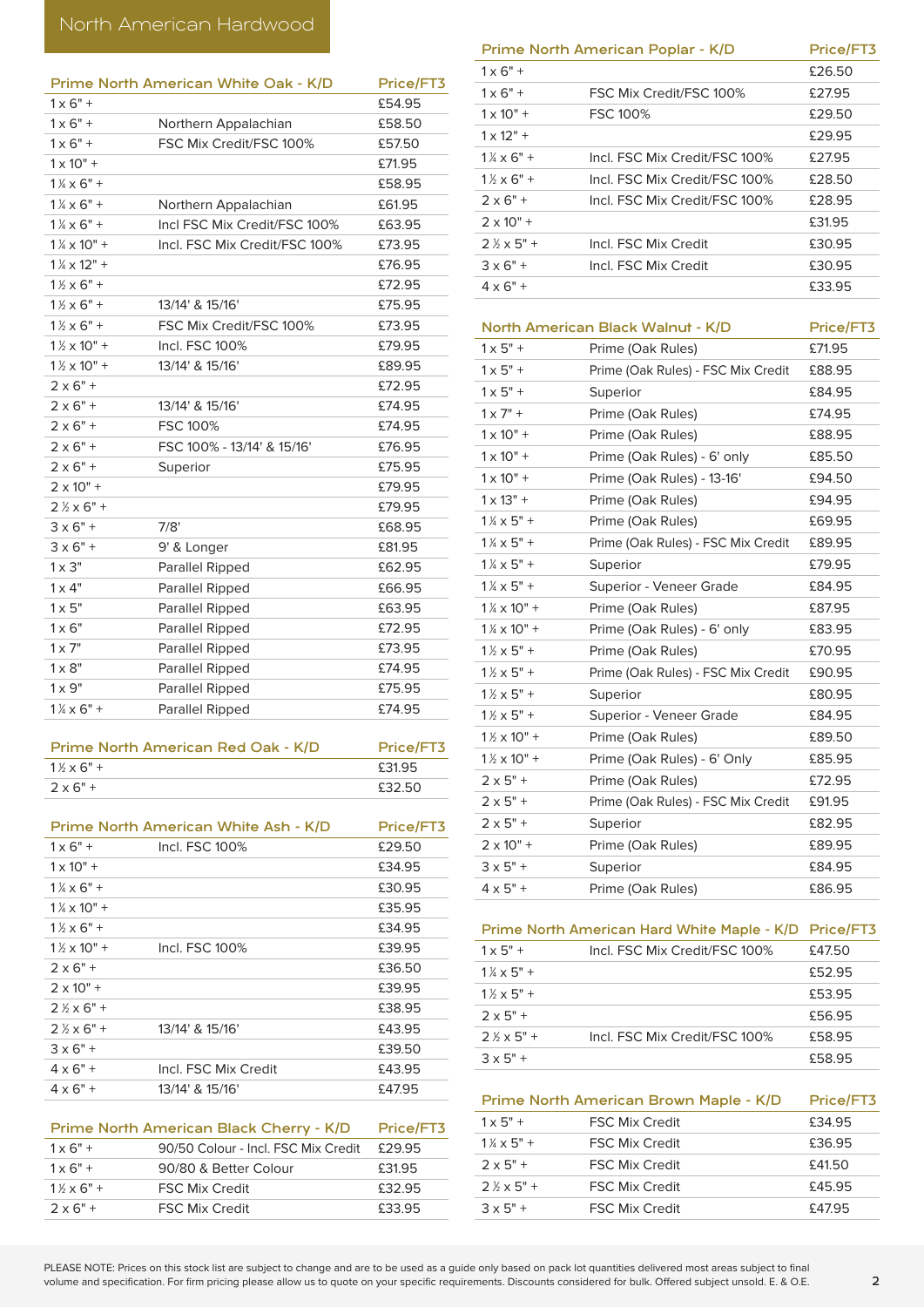# West African/Far Eastern Hardwood

| FAS Sapele - K/D      |                               | Price/FT3 |
|-----------------------|-------------------------------|-----------|
| $25 \times 150$ mm +  | Incl. 3rd Party Verified      | £29.95    |
| $25 \times 150$ mm +  | <b>FSC 100%</b>               | £32.95    |
| $32 \times 150$ mm +  |                               | £28.95    |
| $32 \times 150$ mm +  | FSC 100% & FSC Mix Credit     | £32.95    |
| $38 \times 150$ mm +  |                               | £30.95    |
| 38 x 150mm +          | FSC 100% & 3rd Party Verified | £33.95    |
| $50 \times 150$ mm +  |                               | £30.95    |
| $50 \times 150$ mm +  | <b>FSC 100%</b>               | £33.95    |
| $63 \times 150$ mm +  |                               | £31.95    |
| $63 \times 150$ mm +  | 3rd Party Verified            | £33.95    |
| $75 \times 150$ mm +  |                               | £29.95    |
| 75 x 150mm +          | <b>FSC 100%</b>               | £32.95    |
| $100 \times 150$ mm + |                               | £32.95    |
| $100 \times 150$ mm + | <b>FSC 100%</b>               | £33.95    |

| <b>FAS Utile - K/D</b> |                 | Price/FT3 |
|------------------------|-----------------|-----------|
| $25 \times 150$ mm +   |                 | £31.50    |
| $25 \times 150$ mm +   | <b>FSC 100%</b> | £34.50    |
| $32 \times 150$ mm +   | Incl. FSC. 100% | £31.95    |
| $38 \times 150$ mm +   | <b>FSC 100%</b> | £34.95    |
| $50 \times 150$ mm +   |                 | £34.95    |
| $63 \times 150$ mm +   |                 | £34.95    |
| $75 \times 150$ mm +   |                 | £34.95    |
| $100 \times 150$ mm +  |                 | £35.95    |

| <b>FAS Gombe - K/D</b> |                 | Price/FT3 |
|------------------------|-----------------|-----------|
| $25 \times 150$ mm +   | <b>FSC 100%</b> | £22.95    |
| $38 \times 150$ mm +   | <b>FSC 100%</b> | £22.95    |
| $50 \times 150$ mm +   |                 | £21.95    |
| $50 \times 150$ mm +   | <b>FSC 100%</b> | £22.95    |
| $63 \times 150$ mm +   |                 | £21.95    |
| $63 \times 150$ mm +   | <b>FSC 100%</b> | £22.95    |
| $75 \times 150$ mm +   |                 | £21.95    |
| $75 \times 150$ mm +   | FSC 100%        | £22.95    |

| FAS Iroko - K/D       |                          | Price/FT3 |
|-----------------------|--------------------------|-----------|
| $25 \times 150$ mm +  | Incl. 3rd Party Verified | £34.50    |
| 25 x 200mm            | Full to width            | £38.95    |
| 26 x 155mm            | Full to width            | £38.95    |
| 26 x 180mm            | Full to width            | £38.95    |
| 26 x 205mm            | Full to width            | £38.95    |
| $26 \times 250$ mm +  | A/B Quality W/E FSC 100% | £33.95    |
| $38 \times 150$ mm +  | Incl. 3rd Party Verified | £34.95    |
| $41 \times 150$ mm +  |                          | £33.50    |
| $50 \times 150$ mm +  |                          | £34.50    |
| $63 \times 150$ mm +  | Incl. 3rd Party Verified | £34.50    |
| $75 \times 150$ mm +  |                          | £34.50    |
| $100 \times 150$ mm + |                          | £35.95    |
|                       |                          |           |

| FAS Idigbo - K/D     | Price/FT3 |
|----------------------|-----------|
| $25 \times 150$ mm + | £24.95    |
| $32 \times 150$ mm + | £24.95    |
| $38 \times 150$ mm + | £24.95    |
| $50 \times 150$ mm + | £24.95    |
| $75 \times 150$ mm + | £26.95    |
|                      |           |

| <b>Yellow Balau Decking - A/D PHND</b> |                        | Price-L/M |
|----------------------------------------|------------------------|-----------|
| $19 \times 90$ mm                      | Reeded/Smooth          | £3.65     |
| $21 \times 145$ mm                     | Castle/Smooth          | £6.95     |
| $21 \times 145$ mm                     | Castle/Reeded          | £6.95     |
| $21 \times 145$ mm                     | Smooth/Smooth          | £6.95     |
| 28 x 145mm                             | Castle/Smooth FSC 100% | £8.95     |

Select & Better Dark Red Meranti - K/D 100% PEFC Price/FT3

| $1 \times 6" +$             | £35.95 |
|-----------------------------|--------|
| $1 \times 6"$               | £32.95 |
| $1\frac{1}{4} \times 9"$ +  | £35.95 |
| $1\frac{1}{2} \times 6"$ +  | £32.95 |
| $1\% \times 6"$             | £31.95 |
| $1\frac{1}{2} \times 9"$ +  | £37.95 |
| $2 \times 6"$ +             | £33.95 |
| $2 \times 7"$               | £32.95 |
| $2 \times 9"$ +             | £36.50 |
| $2\frac{1}{2} \times 6"$ +  | £36.95 |
| $2% \times 6"$              | £33.50 |
| $2 \frac{1}{2} \times 7$ "  | £34.50 |
| $2\% \times 8"$             | £34.50 |
| $2 \frac{1}{2} \times 9"$ + | £37.95 |
| $3 \times 6" +$             | £34.50 |
| $3 \times 7"$               | £34.50 |
| $3 \times 9" +$             | £36.95 |

| Select & Better Jelutong - K/D LTND 100% PEFC | Price/FT3 |
|-----------------------------------------------|-----------|
| $1 \times 6" +$                               | £29.95    |
| $1\frac{1}{4} \times 6"$ +                    | £29.95    |
| $1\frac{1}{2} \times 6" +$                    | £29.95    |
| $2 \times 6" +$                               | £29.95    |
| $3 \times 6" +$                               | £29.95    |

| Standard & Better Keruing - A/D 100% PEFC | Price/FT3 |
|-------------------------------------------|-----------|
| $1\% \times 6"$                           | £31.95    |
| $1\% \times 6"$                           | £31.95    |

| Standard & Better Keruing Half Lap - K/D SVLK Certified | Price-L/M |
|---------------------------------------------------------|-----------|
| 21 x 140mm                                              | £5.25     |
| 27 x 140mm                                              | £6.95     |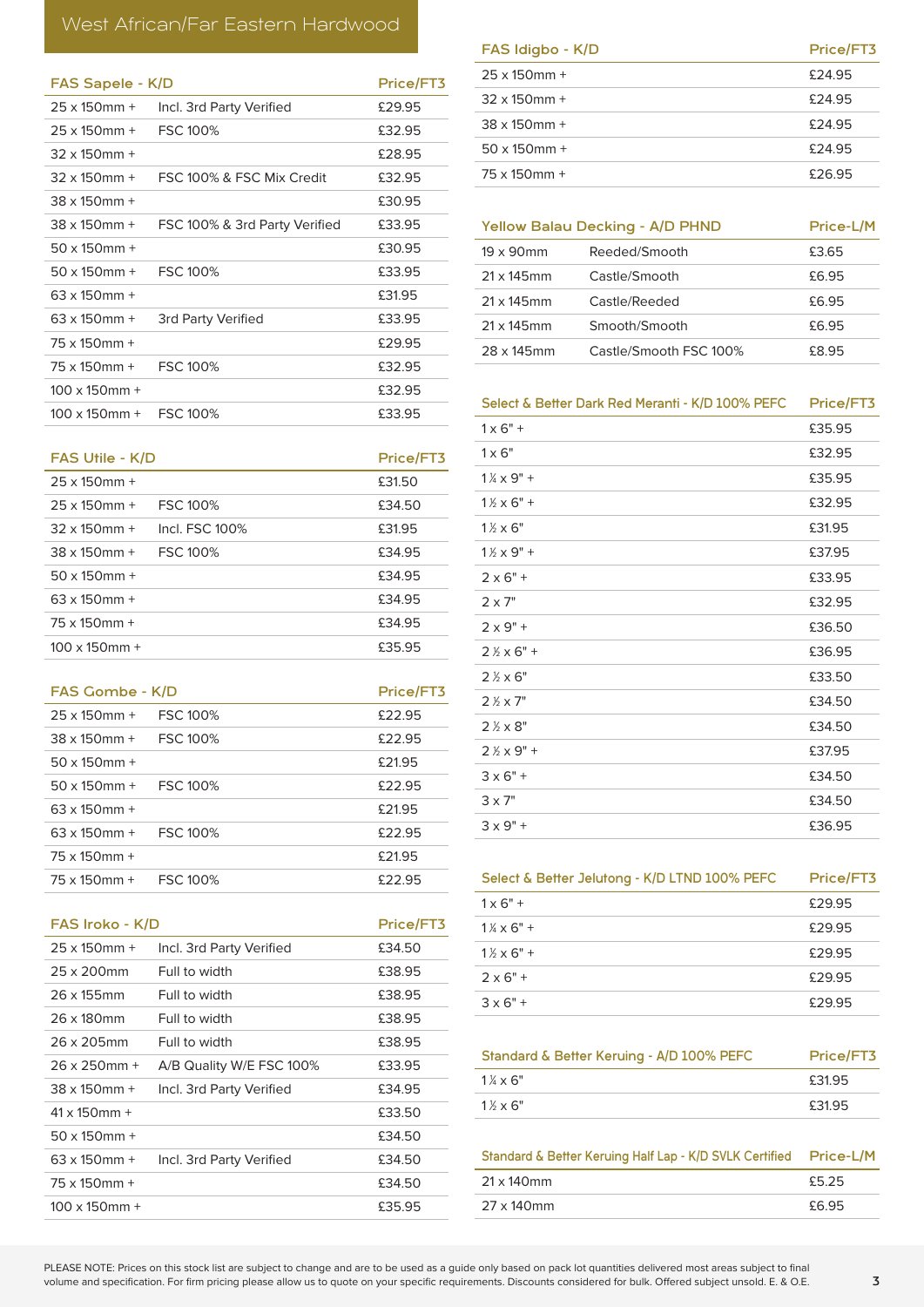| FAS Red Grandis - K/D FSC 100% |               | Price/FT3 |
|--------------------------------|---------------|-----------|
| $1 \times 5"$                  | Full to width | £22.51    |
| $1 \times 6" +$                |               | £22.94    |
| $1\frac{1}{4} \times 6" +$     |               | £24.92    |
| $1\frac{1}{2} \times 6$ " +    |               | £29.96    |
|                                |               |           |

|            | Engineered Red Grandis - K/D FSC 100% | Price-L/M |
|------------|---------------------------------------|-----------|
| 63 x 63mm  | <b>DKD</b>                            | £6.41     |
| 63 x 63mm  | <b>KKK</b>                            | £6.41     |
| 63 x 75mm  | <b>DKD</b>                            | £7.63     |
| 63 x 75mm  | <b>KKK</b>                            | £7.63     |
| 63 x 105mm | <b>DKD</b>                            | £12.44    |
| 63 x 105mm | <b>KKK</b>                            | £12.44    |
| 63 x 125mm | <b>DKD</b>                            | £14.81    |
| 63 x 125mm | <b>KKK</b>                            | £14.81    |
| 63 x 200mm | <b>DKD</b>                            | £24.07    |
| 72 x 63mm  | <b>DKD</b>                            | £7.33     |
| 72 x 63mm  | <b>KKK</b>                            | £7.33     |
| 72 x 75mm  | <b>DKD</b>                            | £8.72     |
| 72 x 75mm  | <b>KKK</b>                            | £8.72     |
| 72 x 125mm | <b>DKD</b>                            | £16.92    |
| 72 x 125mm | <b>KKK</b>                            | £16.92    |
| 96 x 63mm  | <b>DKKD</b>                           | £9.77     |
| 96 x 63mm  | <b>KKKK</b>                           | £9.77     |
| 96 x 75mm  | <b>DKKD</b>                           | £11.63    |
| 96 x 75mm  | <b>KKKK</b>                           | £11.63    |
| 96 x 95mm  | <b>DKKD</b>                           | £14.73    |
| 96 x 95mm  | <b>KKKK</b>                           | £14.73    |

| <b>LIGNIA Standard - K/D FSC Mix Credit</b> | Price/FT3 |
|---------------------------------------------|-----------|
| 22 x 100mm                                  | £45.95    |
| 22 x 115mm                                  | £46.95    |
| 22 x 145mm                                  | £46.95    |
| 22 x 170mm                                  | £47.95    |
| 22 x 200mm                                  | £48.95    |
| 25 x 100mm                                  | £45.95    |
| 25 x 125mm                                  | £45.95    |
| 25 x 175mm                                  | £48.95    |
| 25 x 200mm                                  | £48.95    |
| 25 x 225mm                                  | £49.75    |
| 25 x 270mm                                  | £49.95    |
| 25 x 300mm                                  | £50.95    |
| 32 x 100mm                                  | £47.95    |
| 32 x 125mm                                  | £47.95    |
| 32 x 200mm                                  | £48.95    |
| 38 x 100mm                                  | £48.95    |
| 38 x 125mm                                  | £48.95    |
| 38 x 150mm                                  | £51.95    |
| 38 x 175mm                                  | £51.95    |
| 38 x 200mm                                  | £52.95    |
| 38 x 250mm                                  | £59.95    |
|                                             |           |
| <b>LIGNIA Decking - K/D FSC Mix Credit</b>  | Price-L/M |
| 20 x 140mm<br>Reeded/Smooth                 | £6.95     |

# Clear Grade Softwoods on following page